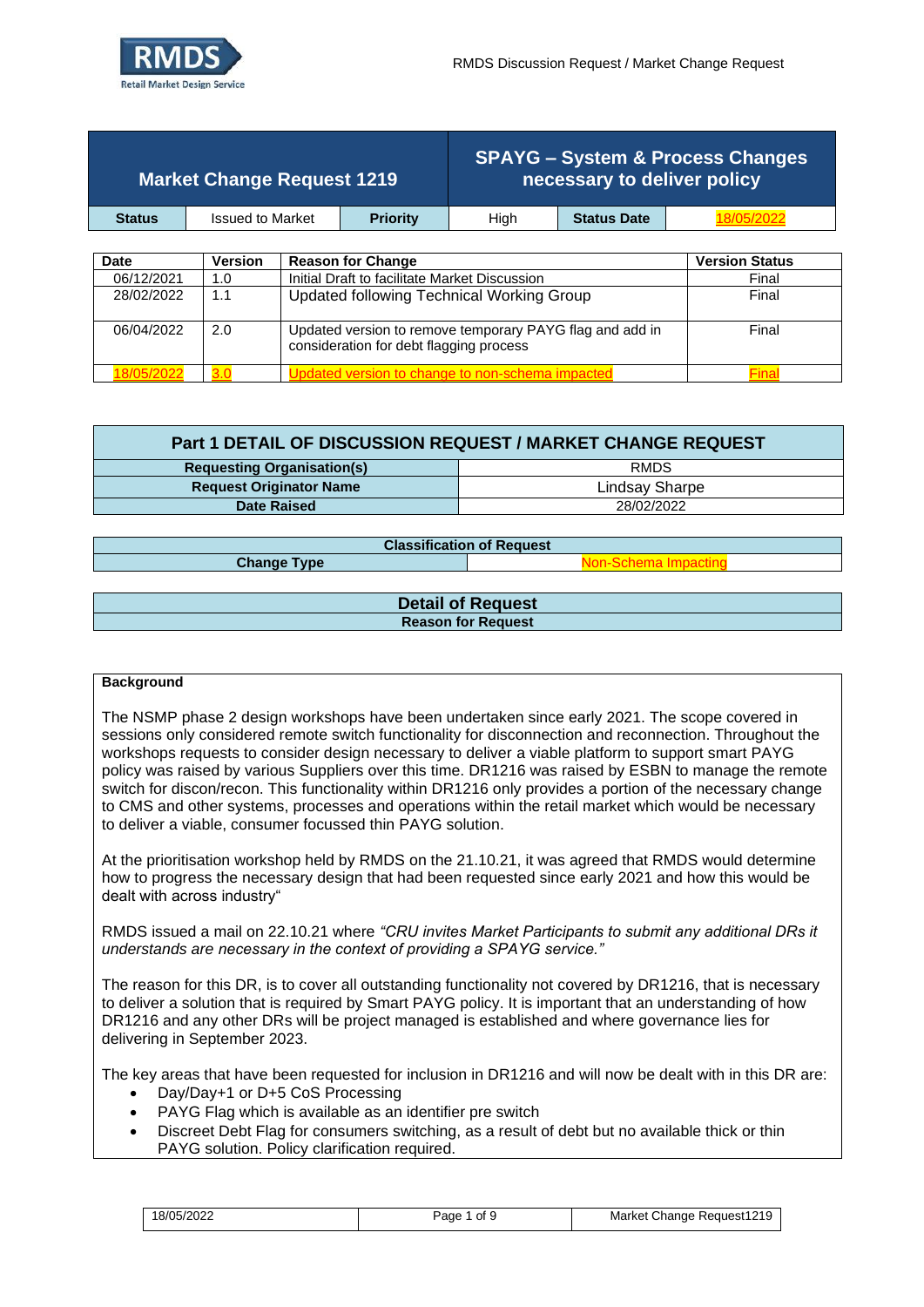

- CTF algorithm suitability for PAYG service provision (CTF degradation should only be impacted by genuine communications degradation and not MDMS or system issues). Evidenced by issue with mass CTF 4-3 degradation recently and the impact it would have on SPAYG.
- Contingency process for failure in technology chain (day to day and critical/mass failure),
- SLAs and query management between Suppliers (on behalf of customer) and ESBN for D2D support. Extend to major tech outages at any point in tech chain (similar to point on contingency process)
- Transition process between SPAYG and Credit for existing customers.

The reason behind each and the proposed design and considerations are included in the next section.

It must be stated that as detailed upstream design continues, possible central market system (CMS) changes may be required. These will either form part of a re-versioned MCR or a separate DR/MCR.

#### **Proposed Solution**

To deliver on SPAYG policy the following changes in addition to those in DR1216 must be implemented.

### **1. Day, Day+1 or QH (D+5) CoS Processing – Effective date and Processing date to be the same.**

**Why**: The current Change of Supplier Process is designed for credit pay to credit pay switching. Although an effective date of "Day" can be requested, the processing of this request is only confirmed at a minimum 5 working days later. In reality the average confirmation is between 6-9 days. The CoS is effected on the original request date (or the date of the meter re-configuration – as close to request date for smart meter MCC changes during switch) meaning the date is retrospectively applied and the new Supplier gets registered from a date in the past. This works in a credit based system as billing is performed retrospectively for consumption. DUoS and consumption charges can be managed by retrospectively applying the switch date as the start date and billing forward (usually to a point up to 2 months in advance).

In PAYG solutions, the consumer is actively engaging with the energy bill, in many cases, daily. They are paying for their energy proactively rather than retrospectively. **This means that it is critical to apply events such as CoS, CoLE or Tariff change in as close to real time as possible or to align the processing dates to the effective dates in order to allow alignment of consumer financial status**. Without this, each supplier process will be refunding overpaid energy vended to consumers at all key industry processes. This would be hugely complex, administratively burdensome, costly, open to issues with consumers and repayments, poor consumer journey and experience and many more. It seems critical that the framework on which the Retail Electricity Market operates, can support all services and customers that are mandated through regulation – SPAYG being a clear example. In addition, suppliers will be unable to request re-en during this transition period and this could result in prolonged loss of power for customers even if they have topped up, pointing to a need for central market systems to be updated in the interests of consumer protection.

The best way to illustrate the issue with the current mismatch between CoS effective dates and processing dates, is through examples. Using Customer John Smith and Supplier A and Supplier B, three examples will be used to explain the issue.

- 1. SPAYG to SPAYG
- 2. SPAYG to Credit
- 3. Credit to SPAYG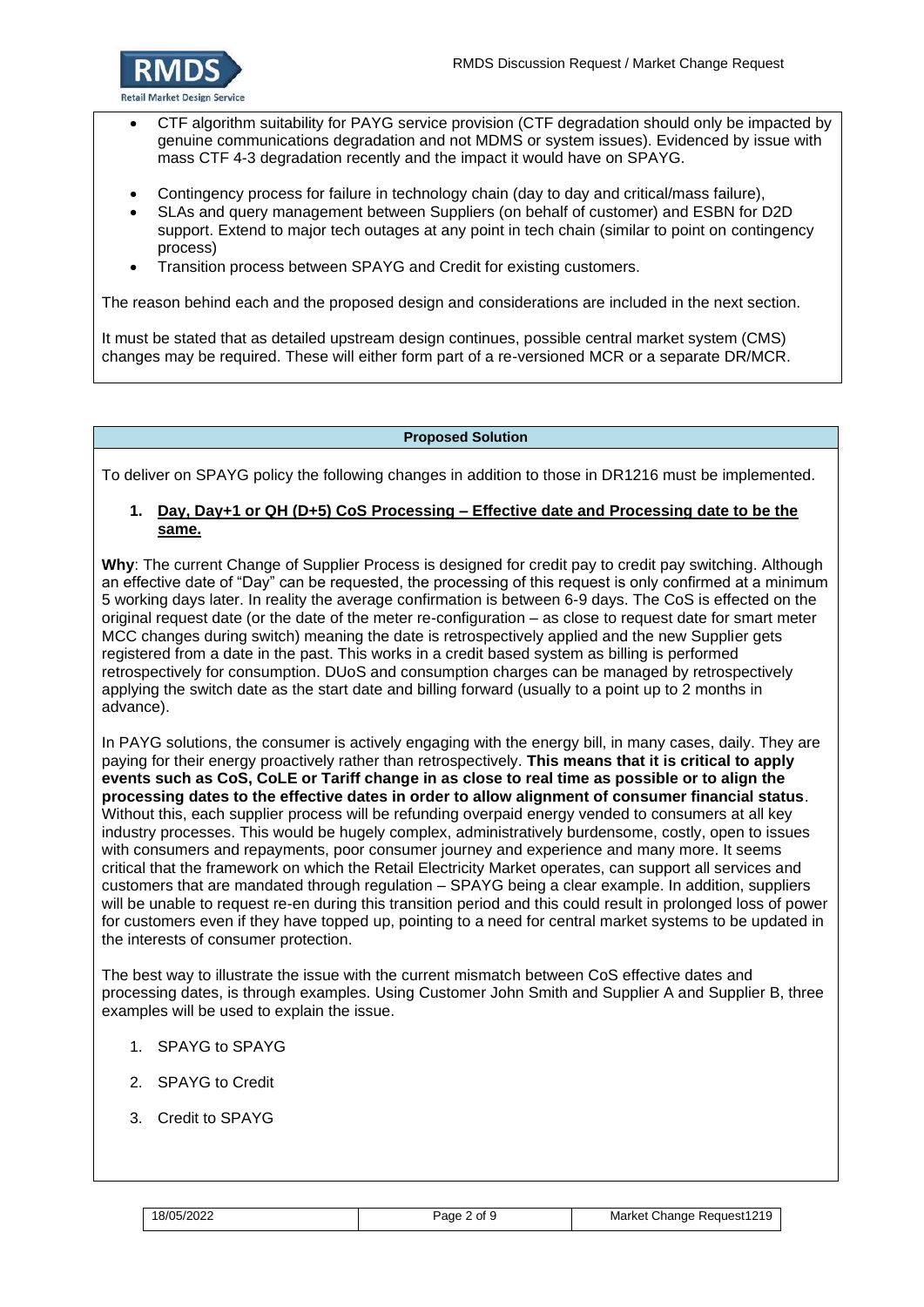



- Customer John Smith registered to Supplier A on a **SPAYG product.**
- Customer wishes to switch to Supplier B on **SPAYG product,** contacts them and supplier B sends an 010MM on the 09.08.21 to switch with required date of 09.08.21
- All processes correctly, 102 is sent to Supplier B and 110 sent to Supplier A.
- While CoS processes (on average see as 6-9 days), customer is still registered to Supplier A. Supplier A is responsible for DUoS and all terms of supply until such time as 105L is issued and CoS Is effected with switchover in retail systems.
- The customer has right to energy during the CoS Processing period and as on a smart PAYG product continues to vend to keep the lights on.
- Note a switch could take much longer than 6-9 days to process depending on technical/other issues.

| 18/05/2022 | aae<br>Οt | Request1219<br>Market <sup>*</sup><br>Change |  |
|------------|-----------|----------------------------------------------|--|
|------------|-----------|----------------------------------------------|--|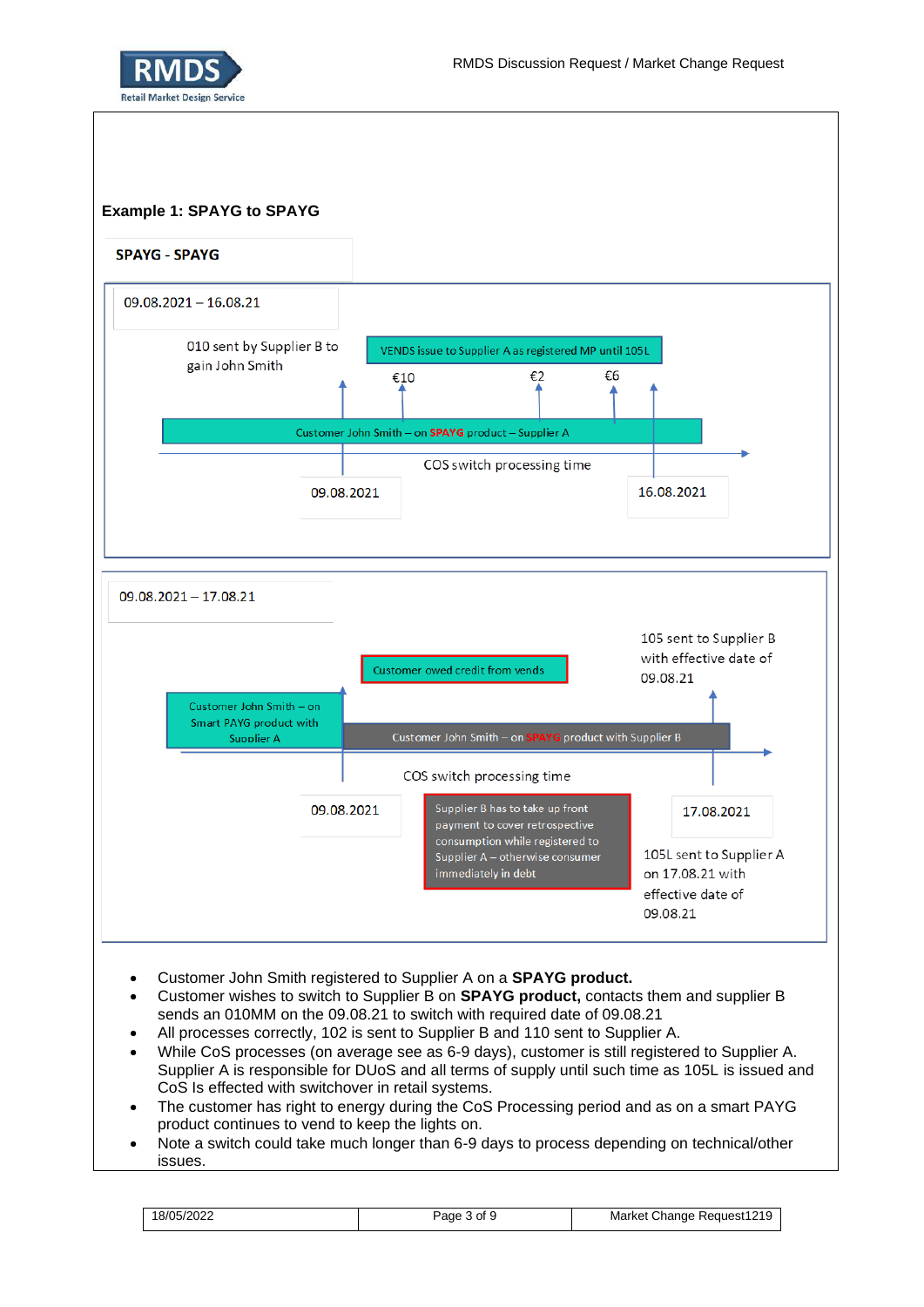

- In this scenario, the CoS completes and the 105 is sent to the gaining Supplier B on 17/08 and 105L to the losing supplier B both indicating the effective date of the switch is the 09.08 as requested.
- Supplier A is now left having received vends for the service during the CoSCoS processing period and would be required to reconcile and refund the customer for the vends.
- Supplier B must ensure sufficient credit is taken up front for the CoS Processing period to ensure the customer is not immediately in debt once Switch effected (for the period 09.08 – 17.08)

## **Example 2: SPAYG to Credit**

#### **SPAYG - Credit**



- Customer wishes to switch to Supplier B on a **Credit product**, contacts them and supplier B sends an 010MM on the 09.08.21 to switch with required date of 09.08.21
- All processes correctly, 102 is sent to Supplier B and 110 sent to Supplier A.

18/05/2022 Page 4 of 9 Market Change Request1219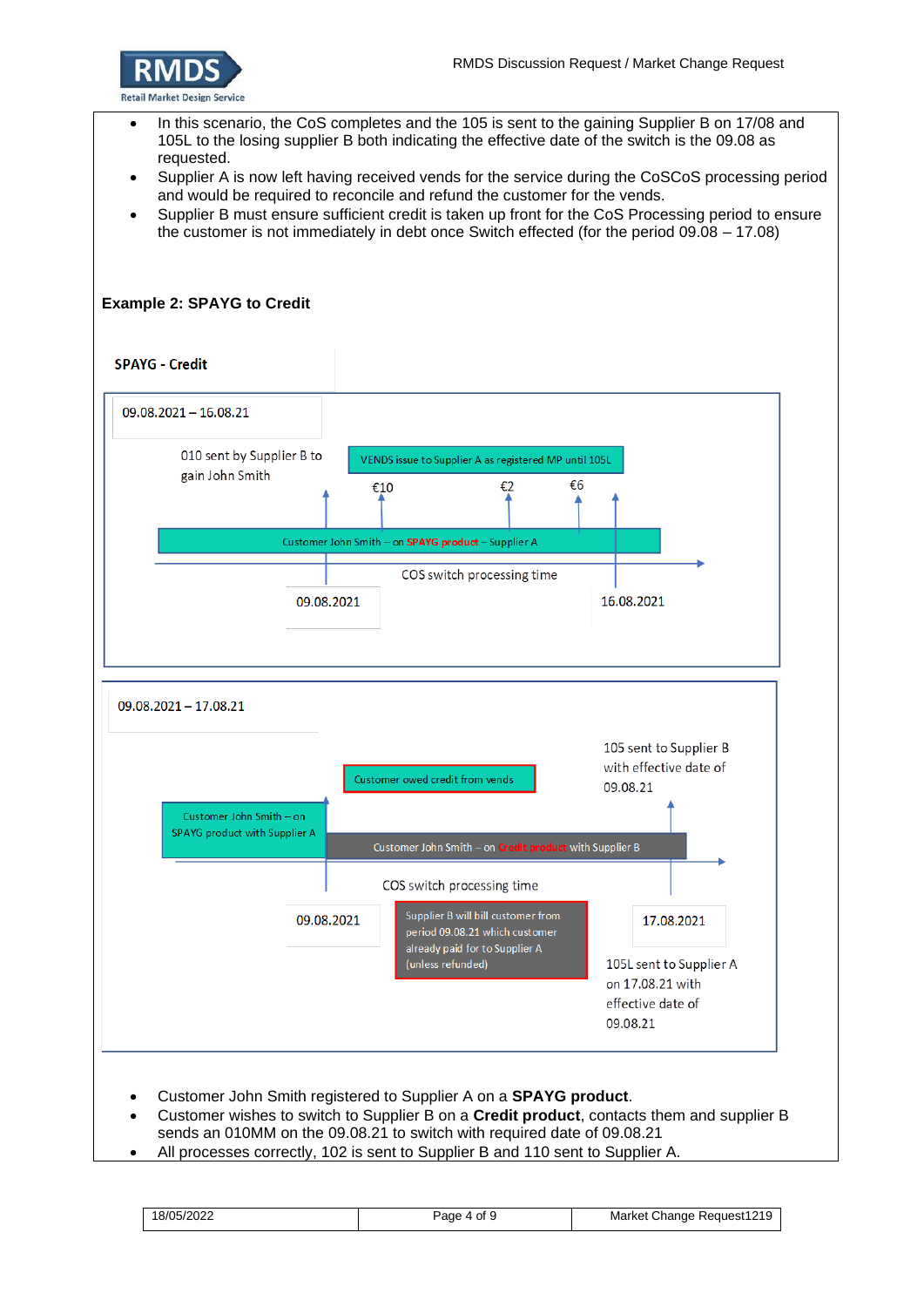

- While CoS processes (on average see as 6-9 days), customer is still registered to Supplier A. Supplier A is responsible for DUoS and all terms of supply until such time as a 105L is issued and CoS is effected with switchover in retail systems.
- The customer has right to energy during the CoS Processing period and as on a Smart PAYG product continues to vend to keep the lights on.
- Note a switch could take much longer than 6-9 days to process depending on technical/other issues.
- In this scenario, the CoS completes and the 105 is sent to the gaining Supplier B on 17/08 and 105L to the losing supplier B both indicating the effective date of the switch is the 09.08 as requested.
- Supplier A is now left having received vends for the service during the CoS processing period and would be required to reconcile and refund the customer for the vends.
- Supplier B will bill customer on a credit tariff from the 09.08 which unless refunded by losing supplier A, will be paid for twice.

### **Example 3: Credit to SPAYG**

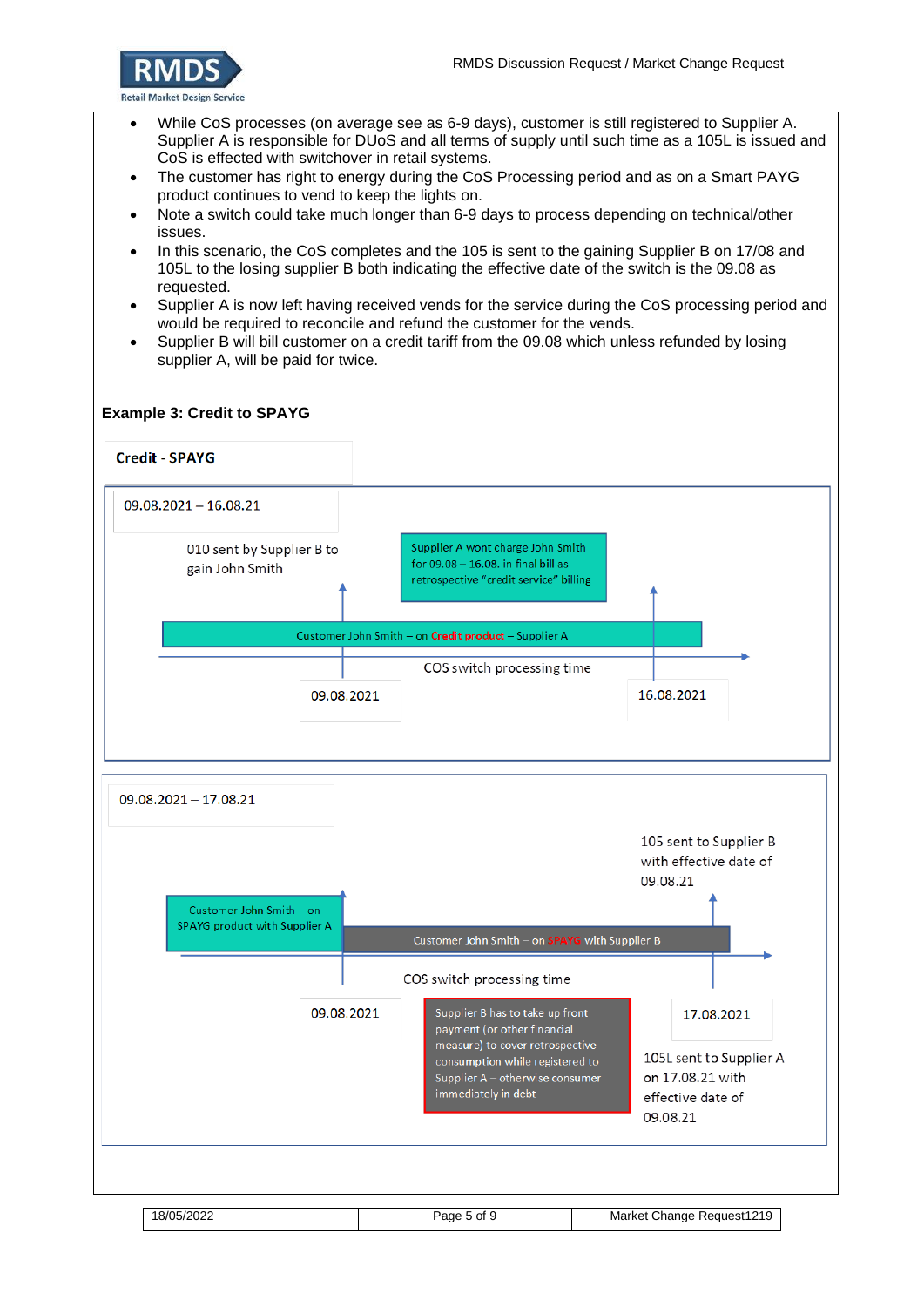

- Customer John Smith registered to Supplier A on a **Credit product**.
- Customer wishes to switch to Supplier B on **SPAYG product**, contacts them and supplier B sends an 010MM on the 09.08.21 to switch with required date of 09.08.21
- All processes correctly, 102 is sent to Supplier B and 110 sent to Supplier A.
- While CoS processes (on average see as 6-9 days), customer is still registered to Supplier A. Supplier A is responsible for DUoS and all terms of supply until such time as 105L is issued and CoS Is effected with switchover in retail systems.
- The customer has right to energy during the CoS Processing period but because on a credit product, is unaffected. Their final bill will cover any alignment of CoS Processing dates.
- Note a switch could take much longer than 6-9 days to process depending on technical/other issues.
- In this scenario, the CoS completes and the 105 is sent to the gaining Supplier B on 17/08 and 105L to the losing supplier B both indicating the effective date of the switch is the 09.08 as requested.
- Supplier A will now final bill customer to 09.08 and will not charge for energy consumed during 09.08 to 17.08.
- Supplier B must ensure sufficient credit is taken up front for the CoS Processing period to ensure the customer is not immediately in debt once Switch effected (for the period 09.08 – 17.08)

### The requirement is

- **To align the event processing date with the CoS effective date as far as possible to reduce the need for refund and reconciliation.**
- For the gaining supplier to choose whether to offer the customer a PAYG tariff

Note: Effective Date = Effective from date. Defination MM105 - Effective From Date is the date from which the New Supplier registration to the Meter Point is effective. The registration is effective from 00h00 at the start of this day. Where meter works are required as a result of the CoS request then the effective from date will be the date on which the meter works are completed.

| Following feedback from Market Participants a consensus to proceed with a D+5 processing and effective |  |
|--------------------------------------------------------------------------------------------------------|--|
| date was agreed.                                                                                       |  |

• **D + 5 (Working Days) processing and effective date for a PAYG customer** o The proposal is to populate a required date of D+5 (working days) where the new Supplier is offering a PAYG tariff whereby the effective date in these scenarios will be D+5 (working days) and processing will align to the effective date. The key issue is the alignment of switch and processing.

 $\circ$  MM010 (change of supplier request) should be populated with a required date of D+5 (working days) where the new Supplier is offering a SPAYG tariff to the Customer. The CoS will complete to an effective date of D+5 (working days) and the CoS completion messages will be sent once D+6 is reached. o This option would also require disconnection code D05 and reconnection code EO5 to be allowable during the period between 010 issue and 105 date to allow any existing PAYG services to continue (subject to Customer Protection implications that would require CRU approval).

• **Change of Smart Data Services as part of a CoS to facilitate SPAYG** o The proposal is to populate a required date of D+5 (working days) and also request a change to Interval Data services.The effective date in these scenarios will be D+5 (working days) and processing will align to the effective date. The key issue is the alignment of switch and processing.

o ESBN would reconfigure the Meter from Non-Interval data services to Interval data services on D+5 (working days) and the CoS completion messages will be sent once D+6 is reached

 $\circ$  The customer would be registered to the gaining Supplier as an Interval customer.

| 18/05/2022<br>Market Change Request1219<br>Page 6 of 9 |  |
|--------------------------------------------------------|--|
|--------------------------------------------------------|--|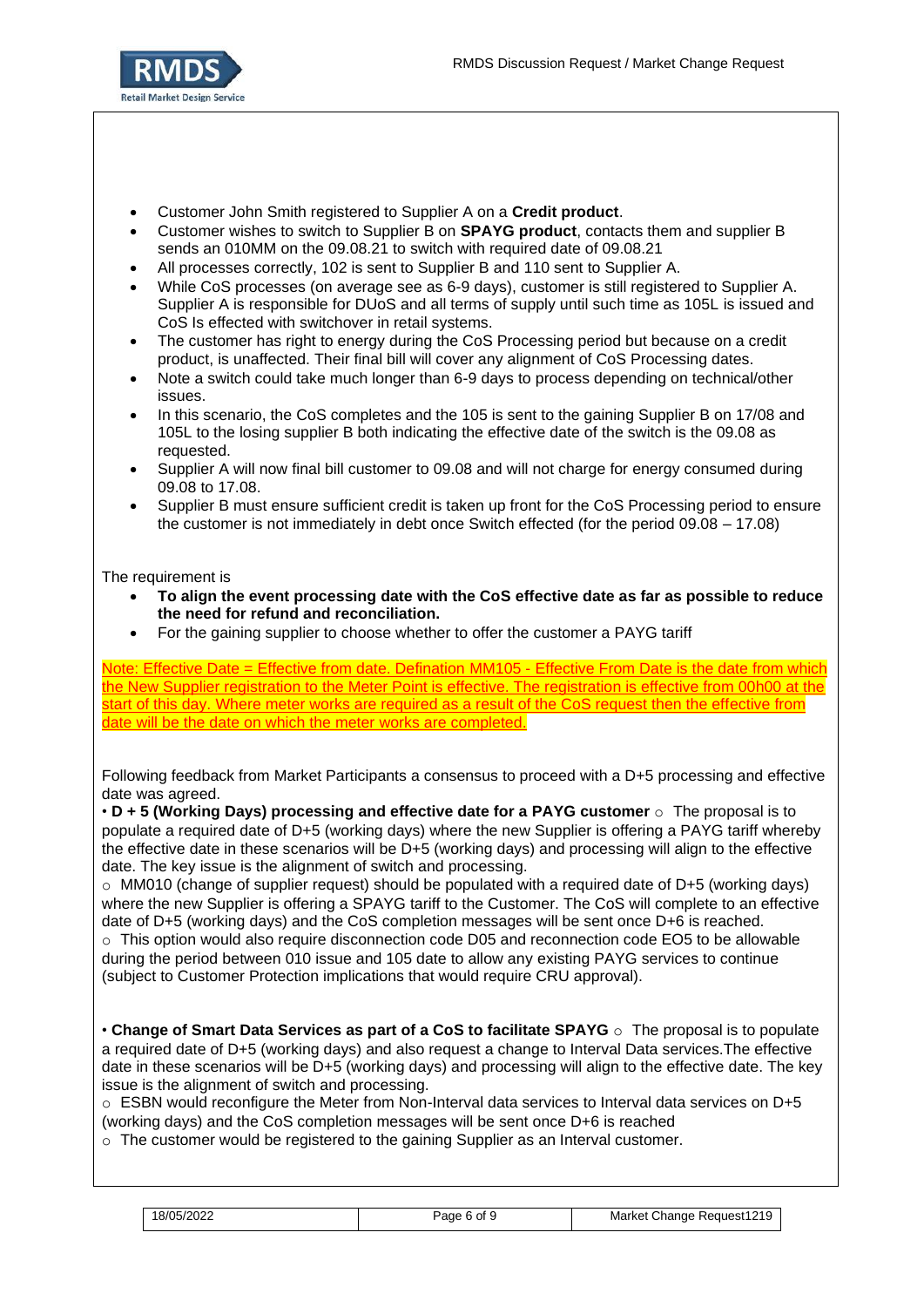

## **2. PAYG Flag**

CRU has considered the proposals included in DR1219 as well as the feedback received from Market Participants in relation to the ask for a PAYG flag as part of the Smart PAYG solution. Consumer choice is key to an open competitive retail market. The CRU is cognisant of potential unintended consequences for the customer in having this identifying characteristic available to suppliers. The CRU has therefore decided to reject the inclusion of a permanent PAYG flag in DR1219.

# **3. Debt Flag for switches away from Suppliers with no PAYG facility**

CRU has confirmed its position that there will not be a debt flag or identifier for Smart PAYG.

# **4. CTF algorithm suitability for SPAYG service provision**

DR1222 has been created to look at CTF algorithm.

# **5. Contingency process for failure in SPAYG Technology Chain**

DR1221 has been created to look at contingency process for failure in the SPAYG technology chain.

The debt flagging process will be examined to provide clarity in relation to how it operates and ensure it continues to work effectively as per existing policy.

# **Scope of Change**

| Design<br>Documentation | <b>Business</b><br>Process | <b>DSO Backend</b><br>System<br>Change | <b>MP</b> Backend<br>System<br>Change | <b>Tibco</b> | $\overline{\omega}$<br>П<br>ಪ | π<br>æ<br>ద్ద | ဖာ<br>ebfo | $\omega$<br>O<br>÷<br>$\overline{\Phi}$<br>ဖာ<br>-옮<br>≲ | 黃<br>$\sigma$<br>沫흥<br>᠊ᡂ |
|-------------------------|----------------------------|----------------------------------------|---------------------------------------|--------------|-------------------------------|---------------|------------|----------------------------------------------------------|---------------------------|
|                         |                            |                                        |                                       |              |                               |               |            |                                                          |                           |

| <b>Market Messages</b> |                     |            |  |  |  |
|------------------------|---------------------|------------|--|--|--|
| Message No.            | <b>Message Name</b> | <b>ROI</b> |  |  |  |
| <b>No Impact</b>       | No Impact           | No Impact  |  |  |  |

| 18/05/2022 | of 9<br>Page | Market Change Request1219 |
|------------|--------------|---------------------------|
|------------|--------------|---------------------------|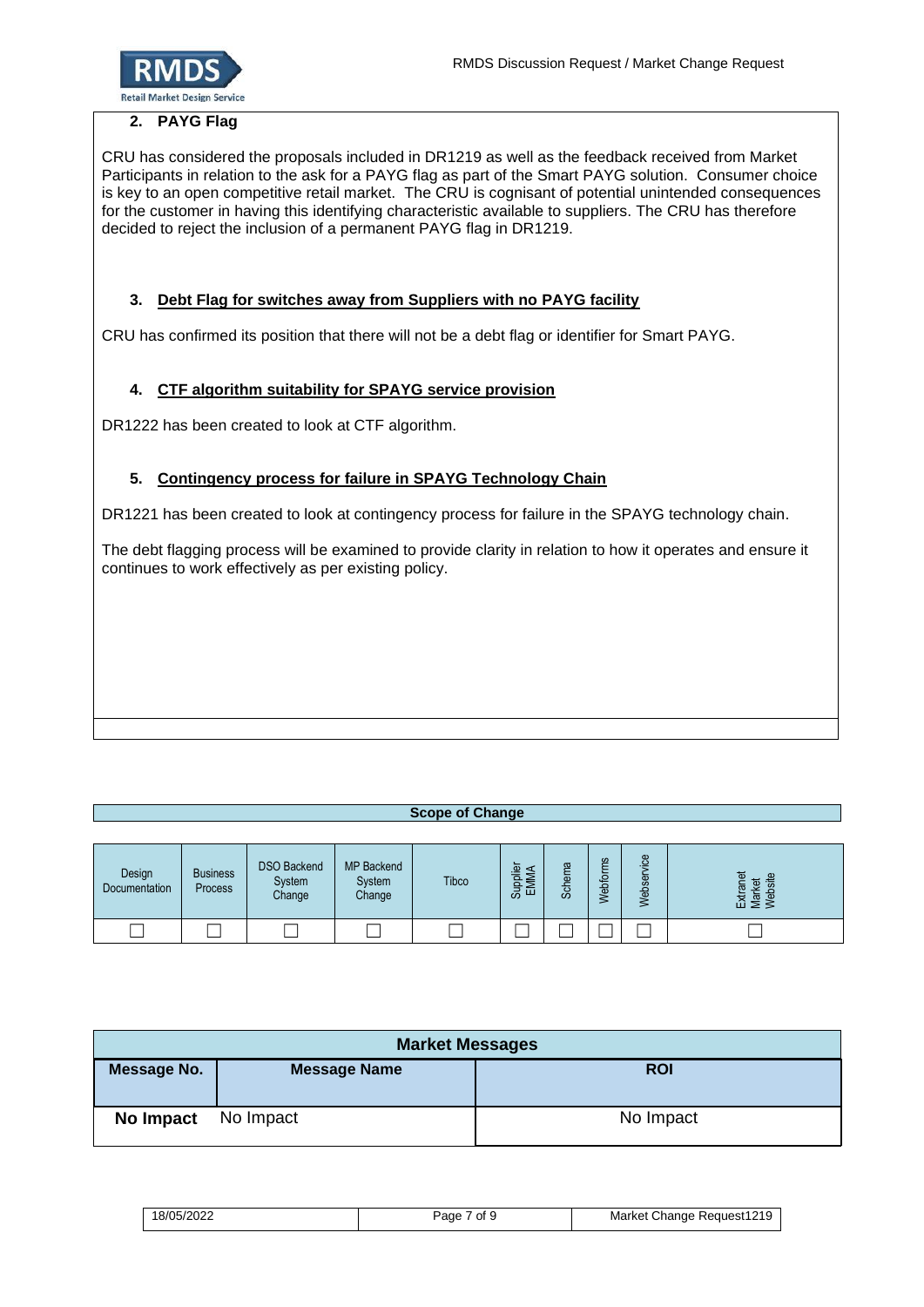

| <b>Data Definitions</b> |  |
|-------------------------|--|
| No Impact               |  |
|                         |  |
|                         |  |

**Data Codes**

| <b>Market Message Implementation Guides</b> |        |  |
|---------------------------------------------|--------|--|
|                                             |        |  |
| <b>Message Guide</b>                        | Yes/No |  |
| Meter Works                                 | Yes    |  |
| <b>Meter Registration</b>                   | Yes    |  |
|                                             |        |  |

| <b>Market Process Diagrams - MPDs</b> |                                 |                 |  |
|---------------------------------------|---------------------------------|-----------------|--|
| <b>Market Process Number</b>          | <b>Market Procedure</b>         | <b>Affected</b> |  |
| MPD <sub>1</sub>                      | Change of Supplier Non Interval | Yes             |  |
| MPD <sub>2</sub>                      | Change of Supplier Interva      | Yes             |  |
| MPD <sub>9</sub>                      | De-Energisation                 | Yes             |  |
| MPD <sub>10</sub>                     | Re-Energisation                 | Yes             |  |

| <b>Guidance Documentation</b> |                |                 |
|-------------------------------|----------------|-----------------|
| <b>Document</b>               | <b>Version</b> | <b>Affected</b> |
| No impact                     |                | No Impact       |

| <b>Briefing Document</b> |  |                 |  |
|--------------------------|--|-----------------|--|
| <b>Briefing Document</b> |  | <b>Affected</b> |  |
| No Impact                |  | Yes             |  |

| <b>User and Technical Documents</b> |                |                 |  |
|-------------------------------------|----------------|-----------------|--|
| <b>Name</b>                         | <b>Version</b> | <b>Affected</b> |  |
|                                     |                | No Impact       |  |
|                                     |                |                 |  |

| 18/05/2022 | of 9<br>Paqe | Change Request1219<br>Market |
|------------|--------------|------------------------------|
|------------|--------------|------------------------------|